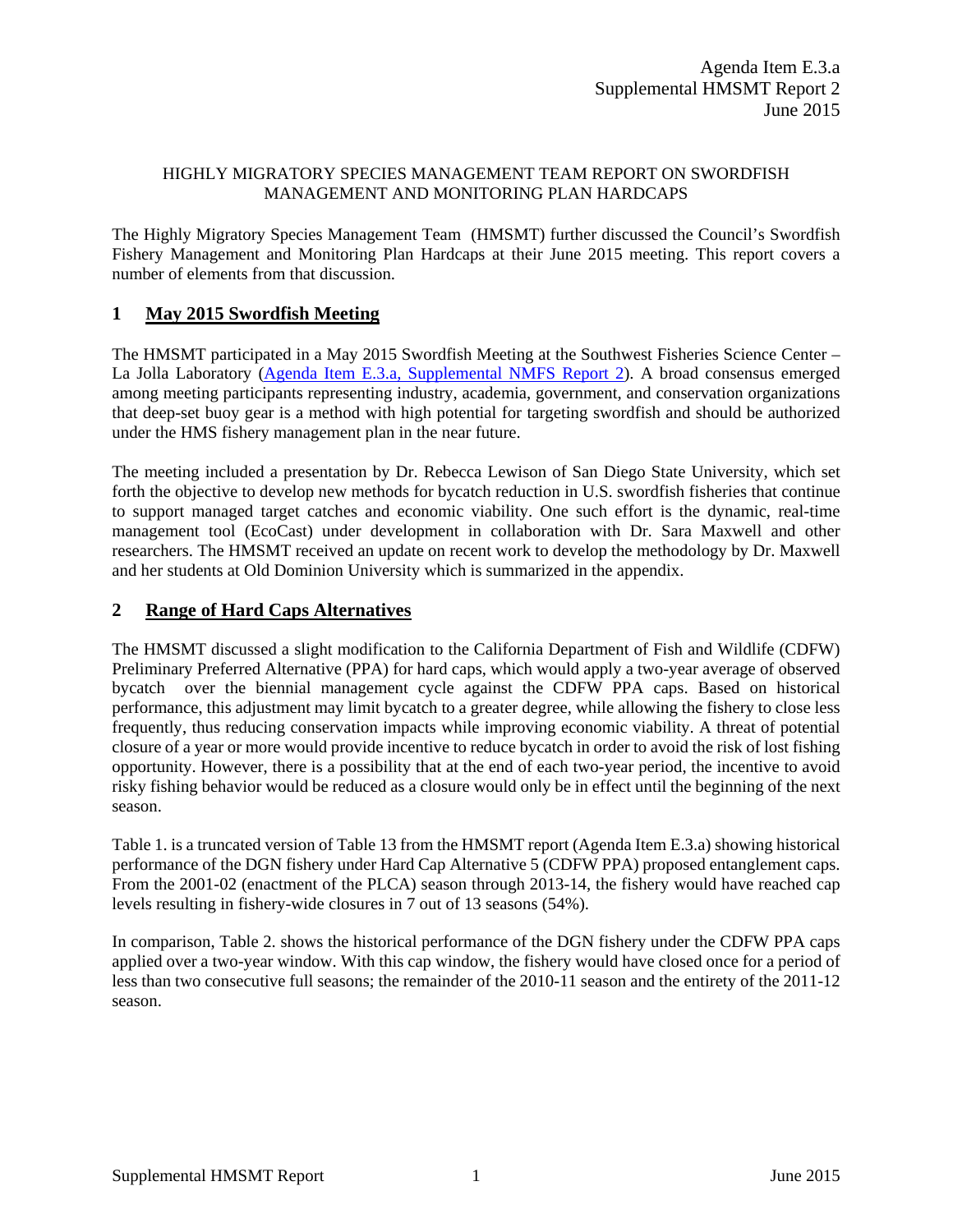<span id="page-1-0"></span>**Table 1. Historical performance (2000-2013) of the drift gillnet fishery under hardcap Alternative 5 (CDFW PPA) proposed entanglement caps. Shaded cells denote season closures resulting from meeting or exceeding a hard cap for one or more species (full table in Agenda Item E.3.a).**

| <b>Species</b>                  | Observed<br>Entanglement | <b>Estimated</b><br>Annual Take**                                   |       | <b>OBSERVED NUMBER OF TAKES</b> |  |  |   |  |               |  |           |     |     |                                                                                                         |     |        |
|---------------------------------|--------------------------|---------------------------------------------------------------------|-------|---------------------------------|--|--|---|--|---------------|--|-----------|-----|-----|---------------------------------------------------------------------------------------------------------|-----|--------|
|                                 | $Cap*$                   |                                                                     | 00/01 |                                 |  |  |   |  |               |  |           |     |     | $01/02$ $02/03$ $03/04$ $04/05$ $05/06$ $06/07$ $07/08$ $08/09$ $09/10$ $10/11$ $11/12$ $12/13$ $13/14$ |     |        |
| Fin whale                       | 0.6(1)                   |                                                                     |       |                                 |  |  |   |  |               |  |           |     |     |                                                                                                         |     |        |
| Humpback whale                  | 0.6(1)                   |                                                                     |       |                                 |  |  | ा |  |               |  |           |     |     |                                                                                                         |     |        |
| Sperm whale                     | 0.6(1)                   |                                                                     |       |                                 |  |  |   |  |               |  |           |     | -2  |                                                                                                         |     |        |
| Leatherback sea turtle          | 0.9(1)                   |                                                                     |       |                                 |  |  |   |  |               |  |           | EX  |     |                                                                                                         | E   |        |
| Loggerhead sea turtle           | 0.9(1)                   |                                                                     |       | ા                               |  |  |   |  | <b>Barnet</b> |  |           |     |     |                                                                                                         |     |        |
| Olive ridley sea turtle         | 0.6(1)                   |                                                                     |       |                                 |  |  |   |  |               |  |           |     |     |                                                                                                         |     |        |
| Green sea turtle                | 0.6(1)                   |                                                                     |       |                                 |  |  |   |  |               |  |           |     |     |                                                                                                         |     |        |
| Short-fin pilot whale C/O/W     | 1.5(2)                   |                                                                     |       |                                 |  |  |   |  |               |  |           |     |     |                                                                                                         |     | $\sim$ |
| Common bottlenose dolphin C/O/W | 1.8(2)                   | 6                                                                   |       |                                 |  |  |   |  |               |  |           |     |     |                                                                                                         |     |        |
|                                 |                          | Estimated number of sets: 1,953 1,678 1,673 1,433 1,022 1,075 1,353 |       |                                 |  |  |   |  |               |  | 998 1,060 | 832 | 396 | 525                                                                                                     | 408 | 559    |

<span id="page-1-1"></span>**Table 2. Historical performance (2000-2013) of the DGN fishery under Hard Cap Alternative 5 (CDFW PPA) proposed entanglement caps applied over a two year window. Solid shaded cells denote seasons where caps would have been reached under the original CDFW PPA, shaded cells with a dot pattern denote season closure due to average annual interaction meeting or exceeding a cap.**

| <b>Species</b>                  | Observed<br>Entanglement        | Estimated<br>Annual Take** | <b>OBSERVED NUMBER OF TAKES</b> |                                           |           |  |                                                                                                         |     |  |           |           |     |     |      |           |     |
|---------------------------------|---------------------------------|----------------------------|---------------------------------|-------------------------------------------|-----------|--|---------------------------------------------------------------------------------------------------------|-----|--|-----------|-----------|-----|-----|------|-----------|-----|
|                                 | $Cap*$                          |                            | 00/01                           |                                           |           |  | $01/02$ $02/03$ $03/04$ $04/05$ $05/06$ $06/07$ $07/08$ $08/09$ $09/10$ $10/11$ $11/12$ $12/13$ $13/14$ |     |  |           |           |     |     |      |           |     |
| Fin whale                       | 0.6(1)                          |                            |                                 |                                           |           |  |                                                                                                         |     |  |           |           |     |     |      |           |     |
| Humpback whale                  | 0.6(1)                          |                            |                                 |                                           |           |  |                                                                                                         |     |  |           |           |     |     |      |           |     |
| Sperm whale                     | 0.6(1)                          |                            |                                 |                                           |           |  |                                                                                                         |     |  |           |           |     | 828 |      |           |     |
| Leatherback sea turtle          | 0.9(1)                          | з                          |                                 |                                           |           |  |                                                                                                         |     |  |           |           |     |     |      |           |     |
| Loggerhead sea turtle           | 0.9(1)                          | Ŕ                          |                                 |                                           |           |  |                                                                                                         |     |  |           |           |     |     |      |           |     |
| Olive ridley sea turtle         | 0.6(1)                          |                            |                                 |                                           |           |  |                                                                                                         |     |  |           |           |     |     |      |           |     |
| Green sea turtle                | 0.6(1)                          |                            |                                 |                                           |           |  |                                                                                                         |     |  |           |           |     |     |      |           |     |
| Short-fin pilot whale C/O/W     | 1.5(2)                          |                            |                                 |                                           |           |  |                                                                                                         |     |  |           |           |     |     |      |           |     |
| Common bottlenose dolphin C/O/W | 1.8(2)                          | 6.                         |                                 |                                           |           |  |                                                                                                         |     |  |           |           |     |     |      |           |     |
|                                 | Estimated number of sets:       |                            |                                 | 1,953 1,678 1,673 1,433 1,022 1,075 1,353 |           |  |                                                                                                         |     |  |           | 998 1,060 | 832 | 396 | 525  | 408       | 559 |
|                                 | Highest average annual take     |                            | 0.5                             |                                           | 0.5       |  |                                                                                                         | 0.5 |  | 0.5       |           | 0.5 | - 1 |      |           |     |
|                                 | <b>Would the fishery close?</b> |                            |                                 | NO.                                       | <b>NO</b> |  |                                                                                                         | NO. |  | <b>NO</b> |           | NO. |     | YES. | <b>NO</b> |     |

The HMSMT also discussed the possibility of applying a two year cap with a rolling window. In each season, a closure would occur if the average number of takes over the current and previous seasons reached a cap. This approach potentially reduces the incentive to avoid bycatch species at the end of a biennial window with no previous interactions, since the previous year's observed bycatch would count towards the cap in any year.

[Table 3.](#page-1-2) is intended to illustrate differences between using a fixed versus a rolling biennial cap window, assuming a cap of 2 in each case (equivalently, a cap of 1 on the two-period average). The top row identifies biennial periods while the second row shows seasons. The third row shows hypothetical numbers of takes in each season, with 1 take in each of the first three seasons followed by 0 takes in the fourth and 2 in the fifth. Shading indicates seasons when the fishery would close under either scenario due to reaching a cap; no takes could occur in the sixth period because the fishery would remained closed as a carryover from hitting the cap with two interactions in season 5. (Hypothetical takes are shown as blank in season 6 to reflect no fishing effort would occur.)

<span id="page-1-2"></span>**Table 3. Hypothetical Illustration of the Difference between Fixed and Rolling 2-year Caps.**

| Biennial Period       |        |  |  |  |  |  |
|-----------------------|--------|--|--|--|--|--|
| Season                |        |  |  |  |  |  |
| Hypothetical Takes    |        |  |  |  |  |  |
| Fixed 2-year Period   | .<br>. |  |  |  |  |  |
| Rolling 2-year Window | .      |  |  |  |  |  |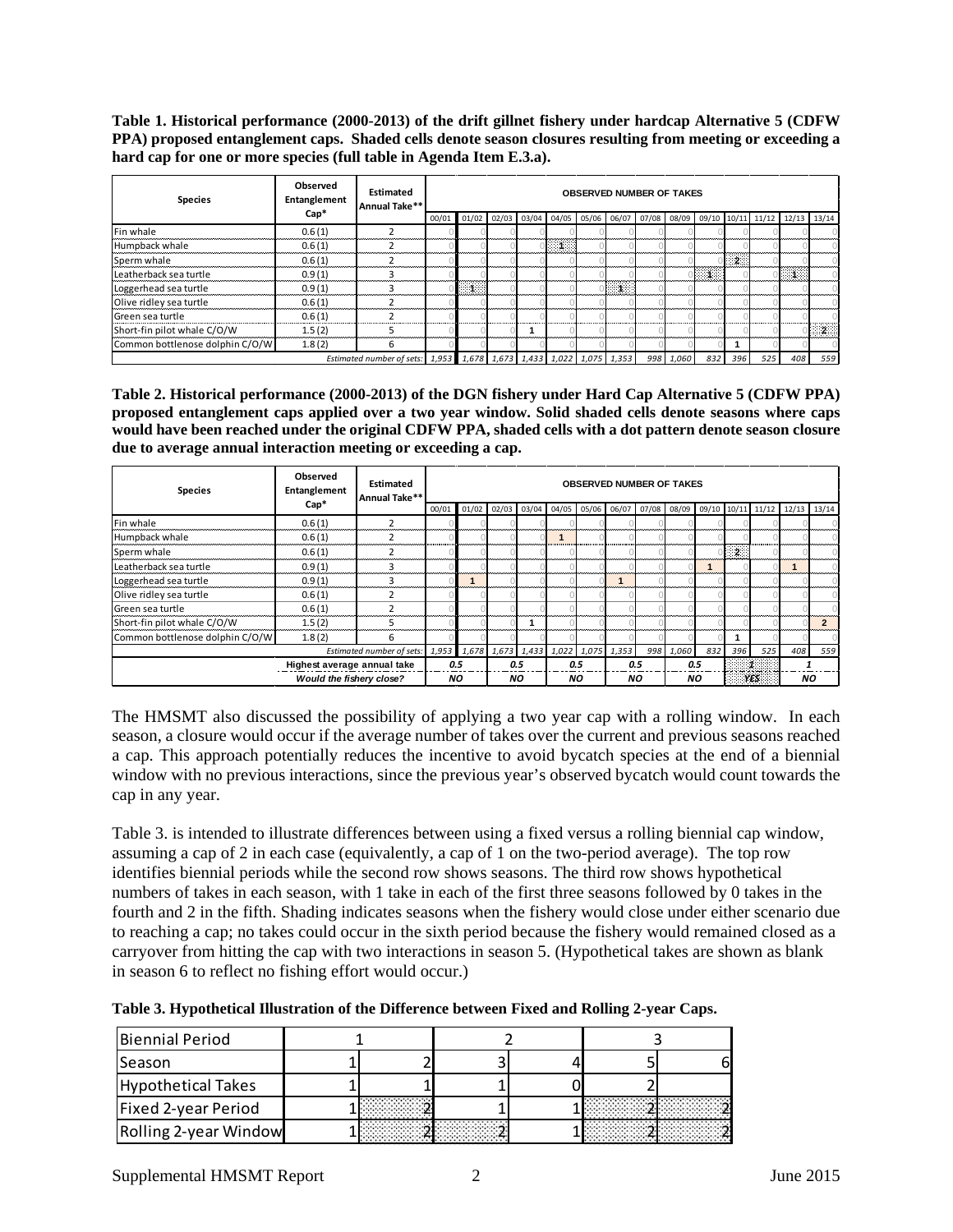The fourth row of the table shows the cumulative take counts that would apply against the cap in each season, based on a fixed 2-year cap period. The cap is reached in year 2, shutting down the fishery. However in year 3 the fishery would reopen in a new biennial period with a clean slate. Since only 1 take occurs in the second biennial period, the cap is never again reached until year 5.

The fifth row provides cumulative take counts under a rolling 2-year window; in each season after the first, the cumulative sum of previous and current season interactions are shown. During the first biennial cycle, the operation of the fishery is identical to under the fixed 2-year period caps. Since the fishery does not start over each biennial cycle with a clean slate, a cap condition is again reached in year 3 under rolling caps. With no takes in year 4, only the take in period 3 counts towards the cap under either the fixed or rolling 2-year window case; thus the fishery does not shut down in year 4. Since the fishery would close in year 5 and remain closed in year 6 due to the two interactions in year 5, the fixed and rolling caps have the same effect over the third biennial period.

### **3 Historically Observed Finfish Bycatch**

At the March 2015 meeting, the Council expressed a desire to examine finfish bycatch in the DGN fishery for the last five seasons, inside and outside the geographical boundaries of the PLCA. Tables 4. and 5. represent catch numbers extrapolated from the observer data based on percentage of observer coverage. Differences in the sum of retained and discarded dead/unknown equates to the number of individuals released alive.

Highlighted rows represent management unit species. The "Other 35 species" grouping includes the remaining finfish species with observed catch counts over the five seasons, but are not HMS FMP management species and have a minimal amount of take.

Market species included in [Table 4.](#page-2-0) and [Table 5.](#page-3-0) that are discarded dead may reflect damage from depredation, making them unsaleable.

|                                      | 2009/2010 (31 sets) |                       |                                     |      | 2011- |                     | 2012/2013 (44 sets)   |                                     | 2013/2014 (117 sets) |                       |                                     |  |
|--------------------------------------|---------------------|-----------------------|-------------------------------------|------|-------|---------------------|-----------------------|-------------------------------------|----------------------|-----------------------|-------------------------------------|--|
| <b>Species</b>                       | Estimated<br>caught | Estimated<br>retained | Estimated<br>discarded<br>dead/unkn | 2011 | 2012  | Estimated<br>caught | Estimated<br>retained | Estimated<br>discarded<br>dead/unkn | Estimated<br>caught  | Estimated<br>retained | Estimated<br>discarded<br>dead/unkn |  |
| Albacore                             | 254                 | 246                   |                                     |      |       | 123                 | 123                   |                                     | 1,018                | 957                   | 38                                  |  |
| <b>Blue Marlin</b>                   |                     |                       |                                     |      |       | ŋ                   |                       |                                     |                      |                       |                                     |  |
| <b>Blue Shark</b>                    | 23                  |                       | 15                                  |      |       | 78                  | $\Omega$              | 54                                  | 53                   |                       | 41                                  |  |
| <b>Bluefin Tuna</b>                  |                     |                       |                                     |      |       |                     |                       |                                     | 56                   | 56                    |                                     |  |
| <b>Bullet Mackerel</b>               |                     |                       |                                     |      |       |                     | 0                     |                                     | $\Omega$             |                       |                                     |  |
| Common Mola                          | 69                  | $\Omega$              |                                     |      |       | 191                 | $\Omega$              | 20                                  | 691                  |                       | 18                                  |  |
| <b>Common Thresher Shark</b>         |                     | 0                     |                                     |      |       | 25                  | 25                    |                                     | 211                  | 211                   |                                     |  |
| Opah                                 | 23                  | 23                    |                                     |      |       |                     | $\Omega$              |                                     | 41                   | 41                    |                                     |  |
| Pacific Bonito                       |                     | $\Omega$              |                                     |      |       |                     | $\Omega$              |                                     | $\Omega$             |                       |                                     |  |
| Pacific Mackerel                     |                     | $\Omega$              |                                     |      |       | n                   | $\Omega$              |                                     | O)                   |                       |                                     |  |
| <b>Shortfin Mako Shark</b>           | 39                  | 39                    |                                     |      |       | 20                  | 20 <sup>1</sup>       |                                     | 29                   | 29                    |                                     |  |
| Skipjack Tuna                        |                     |                       |                                     |      |       | 44                  | 34                    | 10                                  | 41                   |                       |                                     |  |
| <b>Striped Marlin</b>                |                     |                       |                                     |      |       |                     | $\Omega$              |                                     |                      |                       |                                     |  |
| Swordfish                            | 116                 | 116                   |                                     |      |       | 108                 | 103                   |                                     | 659                  | 659                   |                                     |  |
| <b>Yellowfin Tuna</b>                |                     | 0                     |                                     |      |       | 0                   | 0                     |                                     | $\mathbf{0}$         |                       |                                     |  |
| Other Finfish (35 species)*          | 31                  | 31                    |                                     |      |       | 44                  | 44                    |                                     | 100                  | 82                    | 18                                  |  |
| Total Billfish (including swordfish) | 116                 | 116                   |                                     |      |       | 108                 | 103                   |                                     | 659                  | 659                   |                                     |  |
| Total Billfish (excluding swordfish) |                     | $\Omega$              |                                     |      |       | ŋ                   | $\mathbf{0}$          |                                     | Ωl                   |                       |                                     |  |
| Total Sharks (including blue)        | 62                  | 39                    | 15                                  |      |       | 128                 | 50                    | 54                                  | 293                  | 240                   | 41                                  |  |
| Total Sharks (excluding blue)        | 39                  | 39                    |                                     |      |       | 50                  | 50                    |                                     | 240                  | 240                   |                                     |  |
| <b>Total Finfish Catch</b>           | 555                 | 455                   | 23                                  |      |       | 638                 | 354                   | 89                                  | 2,899                | 2,038                 | 153                                 |  |

#### <span id="page-2-0"></span>**Table 4. Expanded finfish bycatch (no. individuals) in the DGN fishery for expanded sets fished within the geographic boundaries of the PLCA. In 2010-2012, no observed sets were fished in this area.**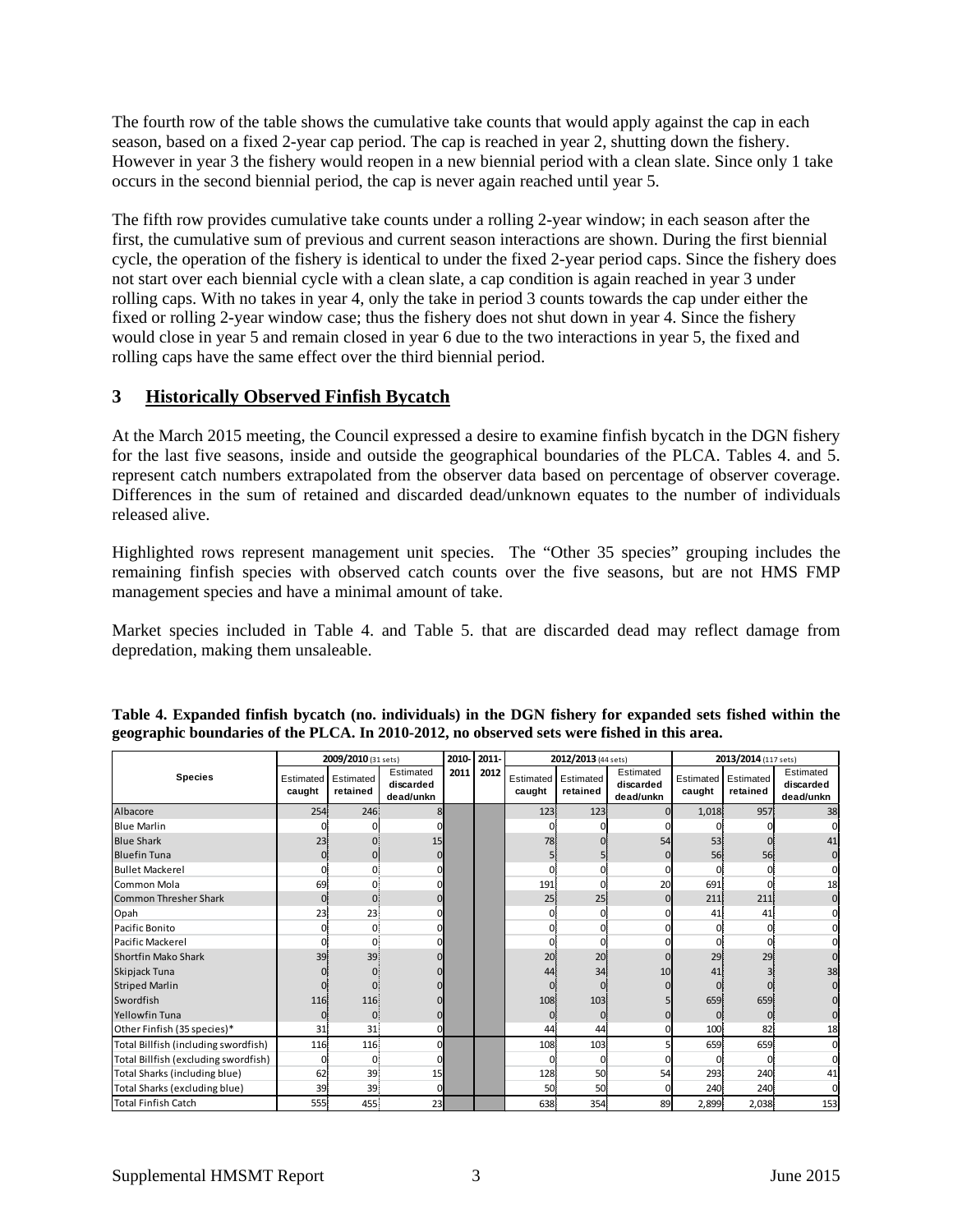|                                      | 2009/2010 (801 sets) |                       |                                     |                     | 2010/2011 (396 sets)  |                                     |                     | 2011/2012 (525 sets)  |                                     |                     | 2012/2013 (364 sets)  |                                     | 2013/2014 (442 sets) |                       |                                     |
|--------------------------------------|----------------------|-----------------------|-------------------------------------|---------------------|-----------------------|-------------------------------------|---------------------|-----------------------|-------------------------------------|---------------------|-----------------------|-------------------------------------|----------------------|-----------------------|-------------------------------------|
| <b>Species</b>                       | Estimated<br>caught  | Estimated<br>retained | Estimated<br>discarded<br>dead/unkn | Estimated<br>caught | Estimated<br>retained | Estimated<br>discarded<br>dead/unkn | Estimated<br>caught | Estimated<br>retained | Estimated<br>discarded<br>dead/unkn | Estimated<br>caught | Estimated<br>retained | Estimated<br>discarded<br>dead/unkn | Estimated<br>caught  | Estimated<br>retained | Estimated<br>discarded<br>dead/unkn |
| Albacore                             | 277                  | 278                   |                                     | 38                  | 38                    |                                     | 308                 | 281                   | 27                                  | 999                 | 989                   | 10                                  | 112                  | 108                   | 26                                  |
| <b>Blue Marlin</b>                   |                      |                       |                                     |                     |                       |                                     |                     |                       |                                     |                     |                       |                                     |                      |                       |                                     |
| <b>Blue Shark</b>                    | 478                  |                       | 316                                 | 205                 |                       | 122                                 | 265                 |                       | 151                                 | 368                 |                       | 265                                 | 354                  |                       | 275                                 |
| <b>Bluefin Tuna</b>                  | 385                  | 377                   |                                     | 106                 | 106                   |                                     | 842                 | 745                   | 97                                  | 358                 | 348                   | 10                                  | 483                  | 465                   | 18                                  |
| <b>Bullet Mackerel</b>               | 254                  | 216                   | 31                                  |                     |                       |                                     | 22                  |                       | 22                                  |                     |                       |                                     | 550                  | 196                   | 354                                 |
| Common Mola                          | 11,188               | $\Omega$              | 54                                  | 5,168               | $\Omega$              | 84                                  | 2,257               |                       | 135                                 | 2,034               |                       | 24                                  | 3,295                |                       | 17                                  |
| <b>Common Thresher Shark</b>         | 169                  | 169                   |                                     | 608                 | 600                   |                                     | 1,129               | 929                   | 151                                 | 284                 | 284                   |                                     | 146                  | 146                   |                                     |
| Opah                                 | 2,333                | 2,310                 | 23                                  | 874                 | 874                   |                                     | 1,021               | 1,010                 |                                     | 475                 | 475                   |                                     | 433                  | 430                   |                                     |
| Pacific Bonito                       | 116                  | 62                    | 23                                  | 23                  | 23                    |                                     | 32                  | 32                    |                                     |                     |                       |                                     | 50                   | 47                    |                                     |
| <b>Pacific Mackerel</b>              |                      |                       |                                     | 312                 | 91                    | 213                                 | 108                 |                       | 65                                  |                     |                       |                                     | 73                   |                       |                                     |
| Shortfin Mako Shark                  | 731                  | 708                   | 15                                  | 228                 | 228                   |                                     | 540                 | 502                   | 22                                  | 612                 | 597                   |                                     | 1,159                | 1,124                 |                                     |
| Skipjack Tuna                        | 31                   | 23                    |                                     |                     |                       |                                     | 16                  | 11                    |                                     | 118                 | 74                    |                                     | 176                  | 73                    | 102                                 |
| <b>Striped Marlin</b>                |                      |                       |                                     |                     |                       |                                     |                     |                       |                                     |                     |                       |                                     |                      |                       |                                     |
| Swordfish                            | 1,632                | 1,578                 | 54                                  | 190                 | 190                   |                                     | 685                 | 680                   |                                     | 358                 | 358                   |                                     | 790                  | 790                   |                                     |
| <b>Yellowfin Tuna</b>                | 23                   | 23                    |                                     | $\Omega$            |                       |                                     |                     |                       |                                     |                     |                       |                                     |                      |                       |                                     |
| Other Finfish (35 species)*          | 408                  | 285                   | 100                                 | 669                 | 600                   | 23                                  | 216                 | 76                    | 113                                 | 139                 | 89                    | 25                                  | 213                  | 70 <sub>l</sub>       | 117                                 |
| Total Billfish (including swordfish) | 1,648                | 1,578                 | 70                                  | 198                 | 190                   |                                     | 685                 | 680                   |                                     | 358                 | 358                   |                                     | 793                  | 790                   |                                     |
| Total Billfish (excluding swordfish) | 16                   |                       | 16                                  |                     |                       |                                     |                     |                       |                                     |                     |                       |                                     |                      |                       |                                     |
| <b>Total Sharks (including blue)</b> | 1,209                | 708                   | 331                                 | 1,087               | 844                   | 144                                 | 2,047               | 1,436                 | 421                                 | 1,298               | 886                   | 285                                 | 1,659                | 1,270                 | 281                                 |
| <b>Total Sharks (excluding blue)</b> | 731                  | 708                   | 15                                  | 882                 | 844                   | 23                                  | 1,782               | 1,436                 | 270                                 | 930                 | 886                   | 20                                  | 1,305                | 1,270                 |                                     |
| Total Finfish Catch                  | 18,033               | 6,029                 | 640                                 | 8,429               | 2,750                 | 450                                 | 7,441               | 4,266                 | 788                                 | 5,750               | 3,214                 | 383                                 | 7,836                | 3,450                 | 997                                 |

<span id="page-3-0"></span>**Table 5. Expanded finfish bycatch (no. individuals) in the DGN fishery for expanded sets fished outside the geographic boundaries of the PLCA.**

## **4 Discussion of Current Version of Bootstrap Analysis**

The HMSMT discussed the bootstrap analysis of drift gillnet alternatives under development. One question of interest regarded differences in bootstrap results between Alternative 4 (Council PPA) versus Alternative 5 (California PPA). The NMFS West Coast Region Observer Data that was used in the analysis documents a history of live releases of some species proposed for hard caps under alternatives, including leatherback sea turtles and sperm whales. For example, the [biological opinion](http://www.pcouncil.org/2013/05/25562/biological-opinion-for-the-california-drift-gillnet-fishery-available/) for the DGN fishery prepared in 2013 includes an estimated 65% mortality rate for leatherback sea turtles (cf. pp. 94-95), reflecting that a number of entangled leatherback turtles are released alive. A higher risk of reaching a cap due to including entanglements with live releases results under Alternative 5 compared to Alternative 4, which only counts M&SI against the same caps.

The bootstrap analysis reflects a greater risk of closure due to reaching a cap under Alternative 5 compared to Alternative 4. The average amount of simulated effort under Alternative 5 is lower than under Alternative 4 for each observer coverage level and period of observer data combination used in the analysis in Tables 15 through 18 in the Agenda Item E.3.a HMSMT report. Lower average annual effort results in reduced cumulative bycatch risk under Alternative 5 than Alternative 4 for all species of concern but also reduces the economic viability of the fishery, since less allowable effort results in less target species catch and variable profit.

The lower average level of effort under Alternative 4 helps explain why there are values for species at the Q75 level for Alternative 4 but none at the Q75 level for Alternative 5. For example under Alternative 4 in Table 16, up to one short-fin pilot whale would be taken during at least 75% of the seasons, but under Alternative 5, none would be taken during at least 75% of the seasons. An average of fewer sets per season under Alternative 5 due to more frequent closures results in less risk of short-fin pilot whale interactions, consistent with no M&SI for the (lowest) 75% of outcomes under Alternative 5 but "1 or fewer" for the lowest 75% of outcomes under Alternative 4.

# **5 Future HMS Planning Considerations**

The HMSMT notes that scoping for a SSLL fishery outside the EEZ (FMP Amendment 3) is slated for Council consideration in September 2015; specifying a range of alternatives for transferring the DGN fishery to a federal permit system is slated for consideration in November 2015. As currently scheduled, these actions would be considered separately. When the Council previously considered establishing a limited entry shallow-set longline fishery in 2009, qualifying criteria for potential alternatives were based on a history of swordfish landings on the west coast, including by DGN gear. In case the Council wishes to consider permitting for a SSLL fishery outside the EEZ in tandem with transitioning to a federal permit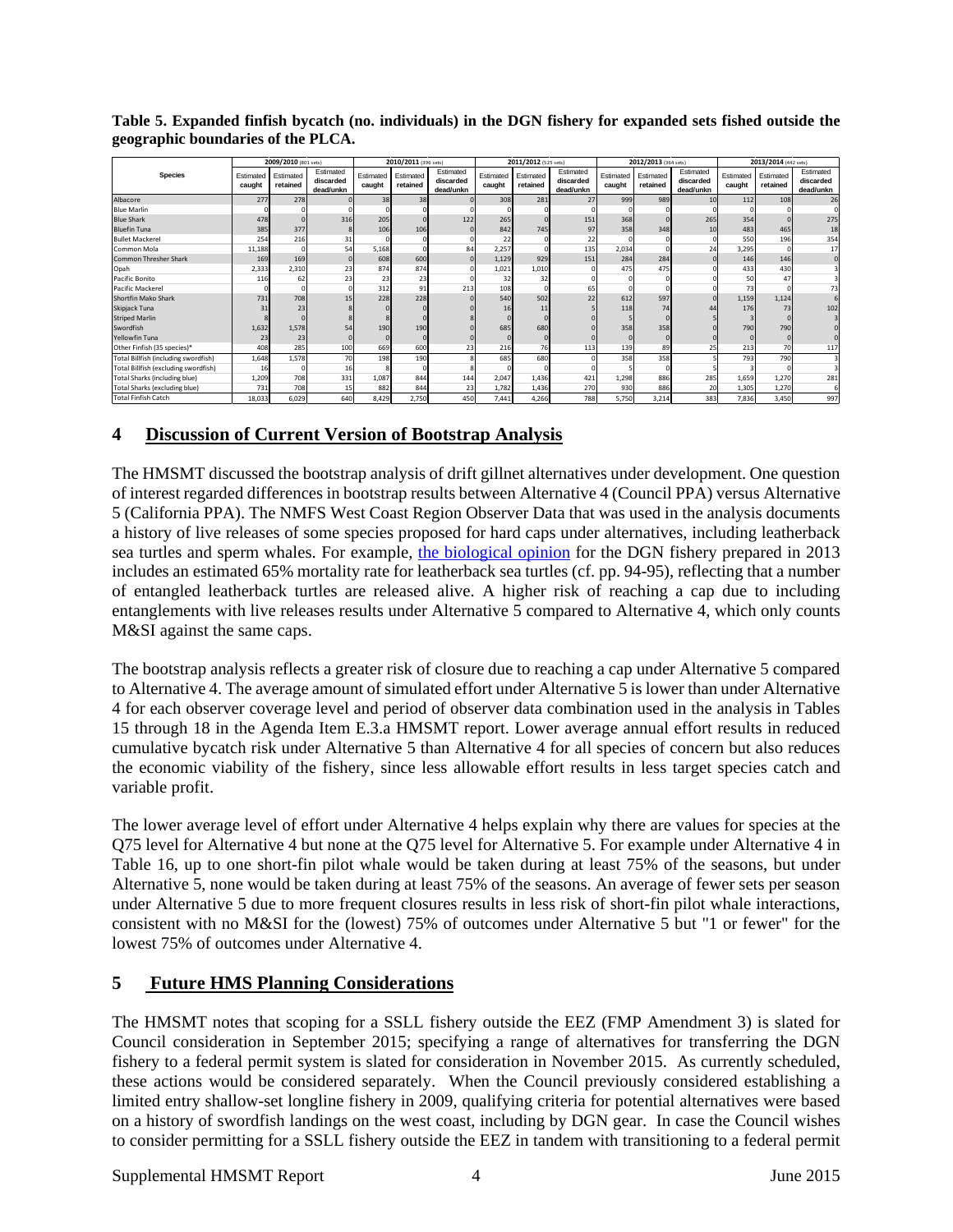for DGN, the HMSMT has identified a potential schedule to do so [\(Table 6\)](#page-4-0). This timeline takes into consideration the following HMS activities:

- Under COP 20, preliminary results of EFPs are reported to the Council in March and final reports are submitted in September each year.
- HMS biennial management specifications will be considered in June, September and November, 2016.
- EFP applications could be considered in 2016, under the normal annual cycle.

Further, if the Council wishes to establish the deep-set buoy gear as an authorized FMP fishery at the time the EFPs are completed, the HMSMT has included a potential schedule to do so in the same table.

<span id="page-4-0"></span>**Table 6. Potential Schedule to Coordinate Permitting a SSLL Fishery Outside the EEZ in Tandem with Transitioning to a Federal Permit for DGN.**

| Action                  | 2015       |         |             | <b>Earliest Potential</b><br>Implementation |         |            |            |            |                     |  |
|-------------------------|------------|---------|-------------|---------------------------------------------|---------|------------|------------|------------|---------------------|--|
|                         | Sep        | Nov     | Mar         | Apr                                         | Jun     | Sep        | Nov        | Mar        |                     |  |
| <b>Authorizing SSLL</b> |            |         |             |                                             |         |            |            |            |                     |  |
| Outside EEZ / DGN       |            | Scoping | ROA/PPA     |                                             |         | <b>FPA</b> |            |            | Fall 2017           |  |
| <b>Federal Permit</b>   |            |         |             |                                             |         |            |            |            |                     |  |
| Authorizing Deep Set    |            |         |             |                                             | Scoping |            | ROA/PPA    | <b>FPA</b> | Fall 2017           |  |
| <b>Buoy Gear</b>        |            |         |             |                                             |         |            |            |            |                     |  |
| <b>DGN Hard Caps</b>    | <b>FPA</b> |         |             |                                             |         |            |            |            | 2016 Fishing Season |  |
| <b>EFPs</b>             |            |         | Preliminary |                                             |         | Final EFP  |            |            |                     |  |
|                         |            |         | EFP Reports |                                             |         | Reports    |            |            | n/a                 |  |
| <b>Biennial Specs</b>   |            |         |             |                                             | Scoping | <b>ROA</b> | <b>FPA</b> |            | Mar 2017            |  |

### **6 Clarification of 100% observer coverage effect on CA PPA**

The HMSMT discussed the possible implications of maintaining the same hard cap levels after transitioning from 30% to 100% observer coverage. Because a closure under Alternative 5 would be based on comparing the actual (unexpanded) observed entanglement count to the caps, a failure to adjust caps to reflect the increased chance of observing entanglements with an increase in observer coverage to 100% would result in an increased risk of reaching a cap earlier in the season. This result is reflected in mean simulated sets for Alternative 5 bootstrap results with a mean of 415 sets per season under 30% observer coverage (Table 15) versus a mean of 266 sets under 100% observer coverage (Table 16). The HMSMT recommends that the Council clarify whether caps would adjust under Alternative 5 to compensate for the increased chance of observing bycatch incidents when moving from 30% to 100% observer coverage.

# **7 Clarification of Electronic Monitoring and timeline for closing the fishery**

Electronic monitoring (EM) may be used to monitor hard caps on protected species. EM could be more appropriate for an alternative which counts entanglements rather than mortalities/serious injuries. It is not yet known whether EM is able to collect data necessary for making a serious injury determination. A requirement for vessel operators to self-report entanglements of all protected species upon arrival to port would aid in the timely closure of the fishery once a hard cap is met or exceeded. Rather than reviewing EM data near real-time for entanglements, NMFS could audit the EM data for compliance with the selfreporting requirement. Strict penalties for non-reporting would increase compliance towards 100 percent.

Under the CDFW PPA for hard caps, it may take between six and sixteen business days to close the DGN fishery once a vessel returns to port with a report of an entanglement which meets or exceeds a hard cap. This timeline includes:

Self-reporting, 1 day

Supplemental HMSMT Report 5 5 June 2015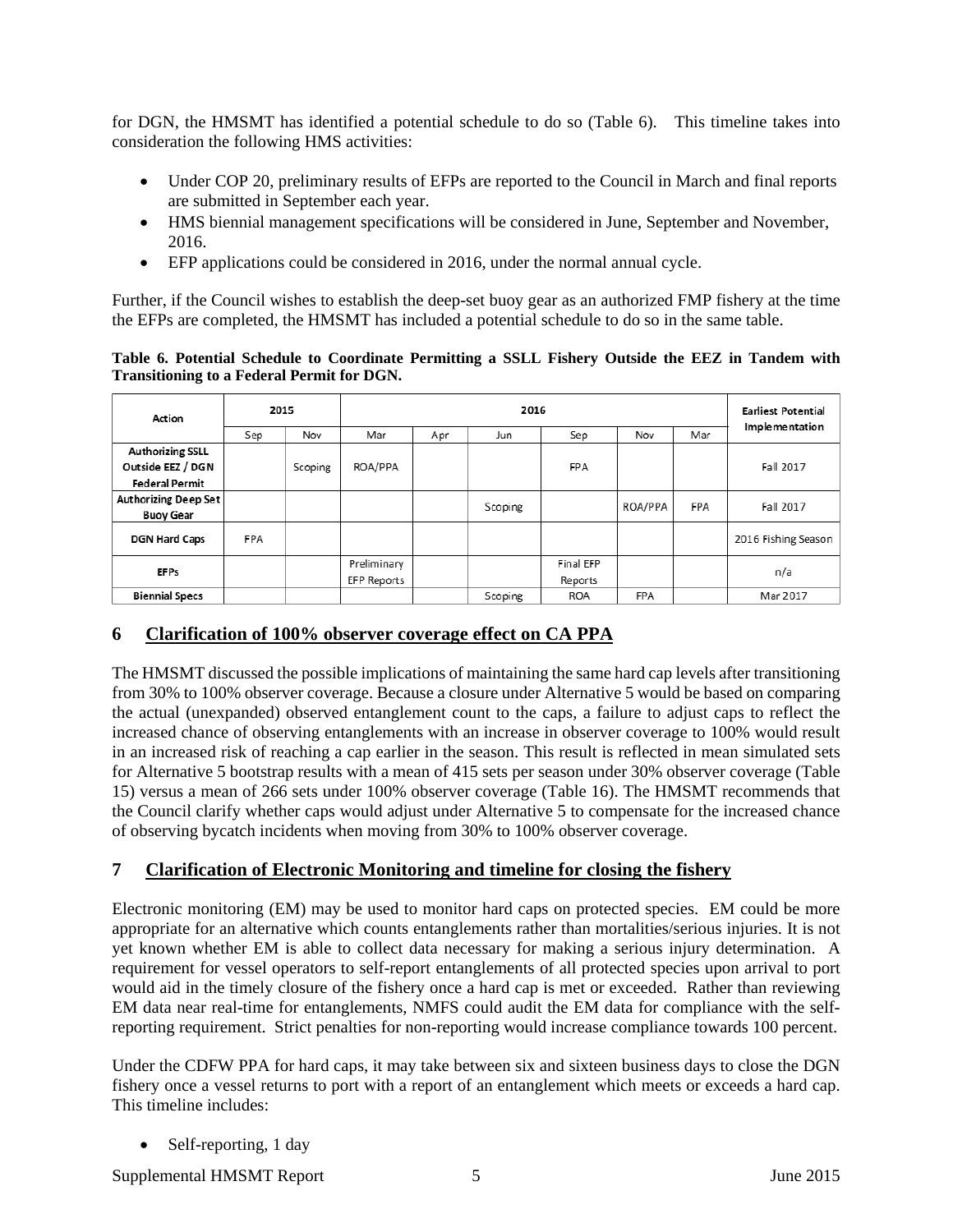- EM data retrieval and review,  $2 5$  days
- Species identification,  $1 5$  days
- Publication of FR notice closing the fishery,  $2 5$  days

Under the Council's hard cap PPA (Alternative 4), an additional ten to fifteen business days would be required to make a serious injury determination for an injured marine mammal, if EM is proven able to collect data necessary to make this determination.

# **Appendix: Key Oceanographic Variables for Common Pelagic Bycatch Species in the California Current**

A meeting was hosted by the SWFSC Fisheries Resources Division in late January 2015 on 'Habitat modeling of pelagic species in the California Current' to support the Council's ongoing efforts to determine potential spatial or temporal triggers for key bycatch species in the drift gillnet fishery. The HMSMT recently received an update from meeting participant Sara Maxwell, professor at Old Dominion University and former SWFSC affiliate on a project to compile and codify key environmental variables that define the habitat of common bycatch species in the California drift gillnet fishery.

The project uses published literature (peer-reviewed and grey) from around the world to develop the compilation. Codified information includes: study area, data type (e.g., boat-based survey, satellite tracking), study period, sex and age class of study animals, environmental variables included in models, model response variable (e.g., presence vs. absence, foraging vs. transiting, number of individuals), relationship to environmental variables (e.g., greater probability of presence in higher SST regions), environmental variable source, and spatial and temporal resolution of variables.

Thus far, Dr. Maxwell and her students (Tiffany Dawson and Jeri Wisman) have compiled and codified data from peer-reviewed literature sources for two species: sperm whales and leatherback sea turtles. Data types included survey, acoustic, visual and satellite tracking data, and only studies that applied statistical methods to determine habitat characteristics were included. Table 7 provides a brief summary of the preliminary findings.

Next steps will include:

- Further integrating grey literature into the compilation (e.g., NOAA Technical Memorandums)
- Including other species such as loggerhead sea turtles, California sea lions, and short-beaked common dolphins

This work will support efforts by Dr. Maxwell and collaborators to develop a dynamic, real-time management tool (EcoCast) that uses near real-time oceanographic modeling to reduce bycatch in the drift gillnet or other future swordfish fisheries. Dr. Maxwell is interested in comments on how to improve the data collected and make it useful to the Council's efforts to manage the fishery. She can be contacted at [smaxwell@odu.edu.](mailto:smaxwell@odu.edu)

**Table 7. Preliminary results from literature review of key oceanographic variables for common pelagic bycatch species in the California Current.**

| <b>Species</b>                                                          | <b>Variable</b> | <b>General trend</b>                                         | <b>Study regions</b>          |
|-------------------------------------------------------------------------|-----------------|--------------------------------------------------------------|-------------------------------|
| Leatherback<br>sea turtles<br><i>(Dermochelys)</i><br><i>coriacea</i> ) | Bathymetry      | Foraging occurs in shallower<br>depths, on continental shelf | N Pac, S Pac, N Atl,<br>S Atl |